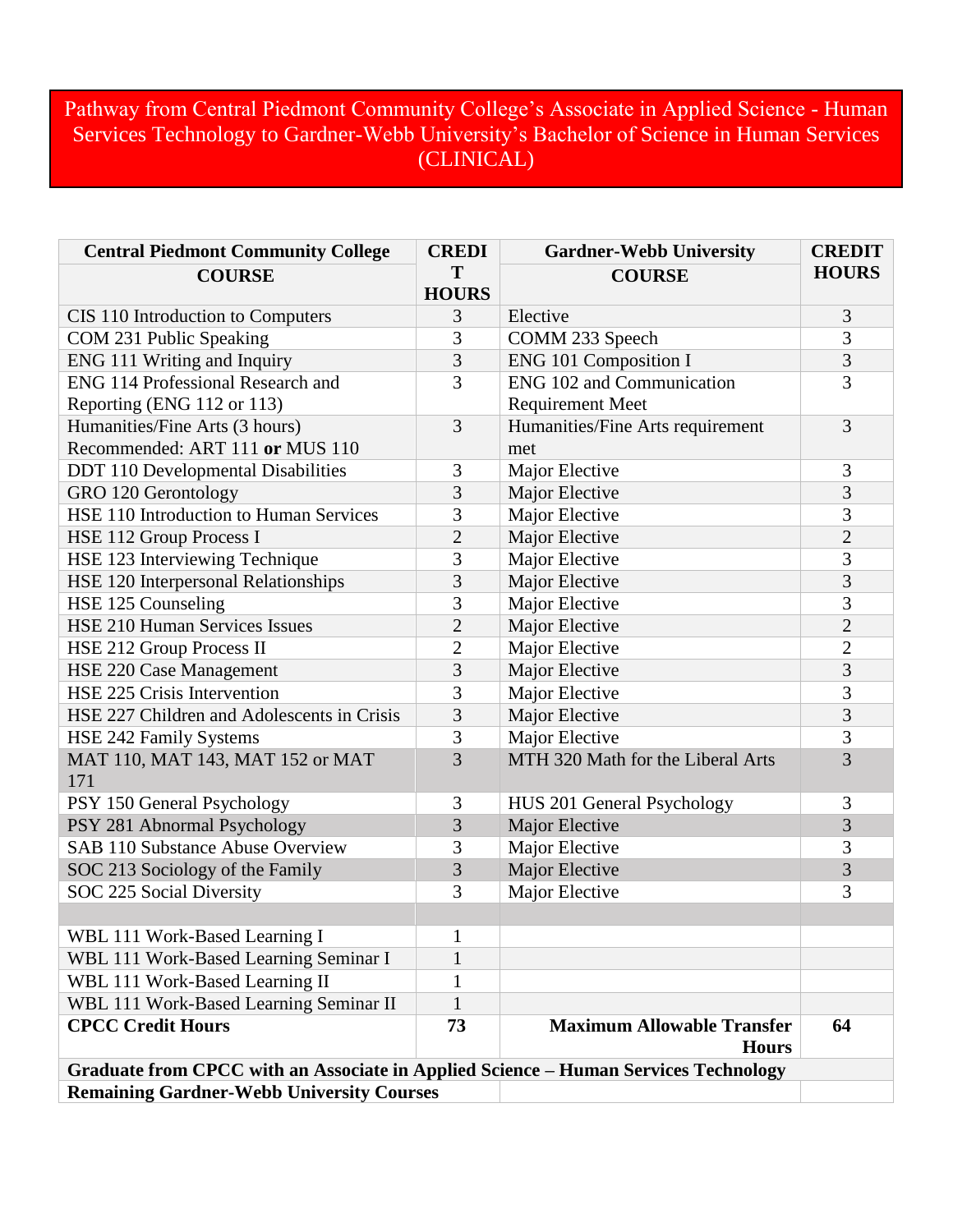| <b>LIB 301 Research Skills</b>                                                          |                |  |
|-----------------------------------------------------------------------------------------|----------------|--|
| <b>ENG 332 American Literature II</b>                                                   |                |  |
| <b>HPE 338 Health and Wellness</b>                                                      |                |  |
| SCI 302(Physical Science) or SCI 303 (Human Biology) or SCI 322 (Environmental Science) |                |  |
| SCI 302(Physical Science) or SCI 303 (Human Biology) or SCI 322 (Environmental Science) |                |  |
| HIS 319 US 20 <sup>th</sup> Century History                                             | 3              |  |
| SCC 305 (Global Understanding) or PSC 302 (American Government)                         |                |  |
| <b>REL 300 Old Testament</b>                                                            | 3              |  |
| <b>REL 301 New Testament</b>                                                            | 3              |  |
| HUS 301 Ethical Issues 1 <sup>st</sup> Term                                             |                |  |
| <b>HUS 302 Group Dynamics</b>                                                           |                |  |
| HUS 304 Professional Readiness in Human Services 1 <sup>st</sup> Term                   |                |  |
| HUS 309 Intro to Research Methods for Human Services                                    |                |  |
| HUS 311 Diversity & Multicultural Foundations in Human Services                         |                |  |
| HUS 320 Intro to Clinical Practice                                                      | 3              |  |
| HUS 426 Intro to Crisis and Trauma Services                                             |                |  |
| HUS 497 Clinical Internship in Human Services                                           |                |  |
| HUS 499 Capstone in Human Services                                                      |                |  |
| HUS Elective Hours (Choose one of the Following Courses)                                |                |  |
| HUS 374 Psychology of Religion                                                          | 3              |  |
| <b>HUS 402 Introduction to Counseling</b>                                               | 3              |  |
| <b>HUS 406 Psychology of Personality</b>                                                | 3              |  |
| HUS 411 Applied Psychology of Aging<br>* PR HUS 201 General Psychology                  | 3              |  |
| HUS 412 Psychology of Aging                                                             | $\overline{3}$ |  |
| HUS 448 Substance Use and Abuse                                                         | 3              |  |
| <b>HUS 450 Positive Psychology</b>                                                      | 3              |  |
| <b>FREE Elective Hours</b>                                                              | 9              |  |
| <b>Gardner-Webb Hours</b>                                                               | 64             |  |
| <b>Total Hours</b>                                                                      | 128            |  |
|                                                                                         |                |  |

- 1. A student can receive transfer credit for courses according to the list of equivalencies set forth within the attached Transfer Plan. To receive credit for a course, a student must have earned a "C" (2.0) or better in that course. Other courses taken will be evaluated for transfer on a course-by-course basis by Gardner-Webb University's Registrar Services.
- **2.** Transfer hours and program requirements may vary and are dependent upon the individual student's transfer work.
- 3. Courses beginning with HUS are not offered online except as noted on front page.
- 4. Major courses (those beginning with HUS) are offered on a two-year rotation. All HUS courses are not offered every semester. Pay careful attention to the course rotation and work with your advisor.
- 5. If you do not have transfer credit for ENG 101 and HUS 201, you will need to register for these courses during your first semester.
- 6. Enrollment in LIB 301 is mandatory each semester until the course is successfully completed.
- 7. Grades of "C" (2.0) or higher are required on all major (HUS) courses. A "C minus" will not meet graduation requirements.